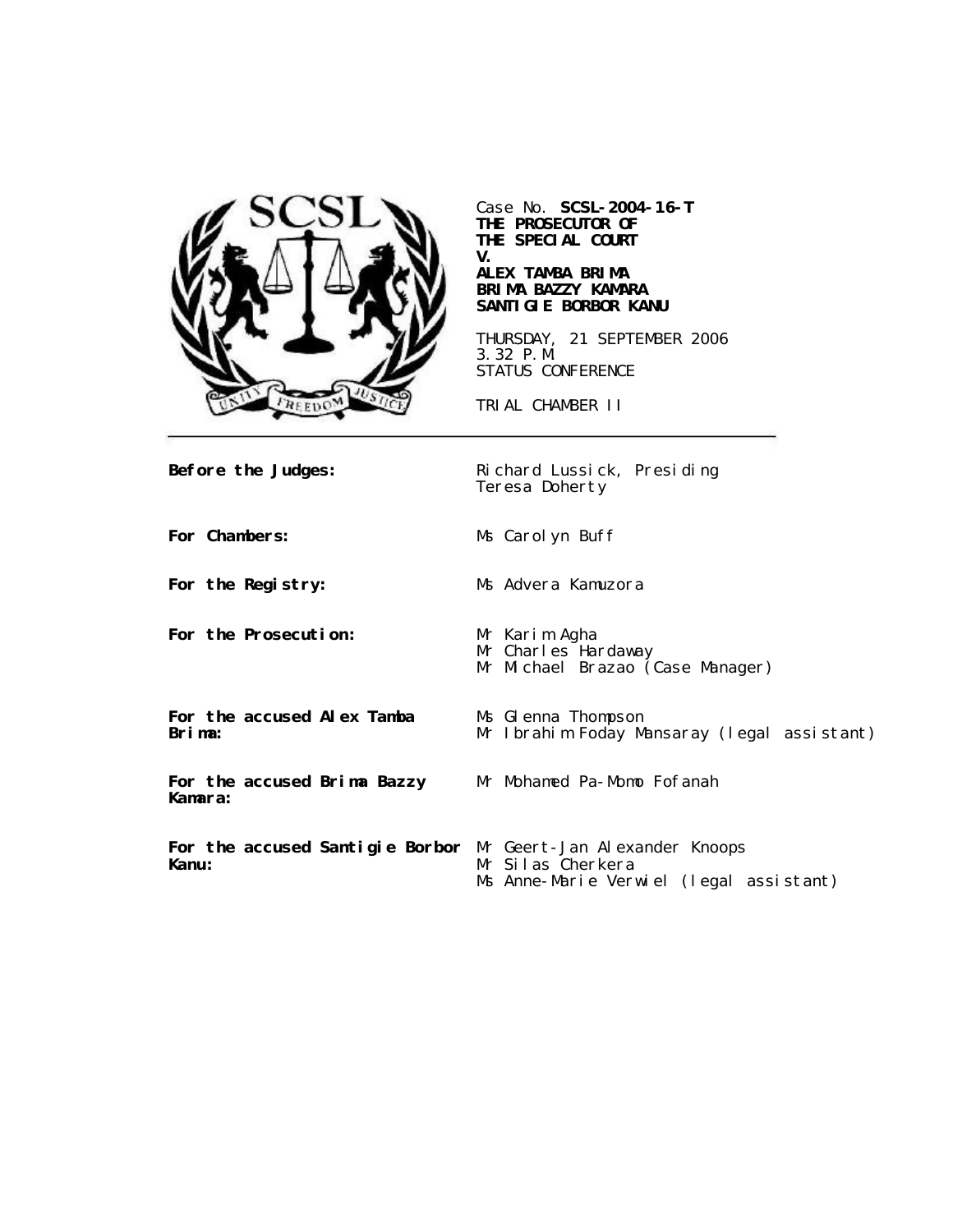1 2 3 4 5 6 7 8 9  $15:33:37$  10 11 12 13 14 15:34:03 15 16 17 18 19 15:34:28 **20** 21 22 23 24  $15:34:54$  25 26 27 28 29 15:30:53 [AFRC21SEP06A - CR] Thursday, 21 September 2006 [The accused present] [Status Conference] [Open session] [Upon commencing at 3.32 p.m.] PRESIDING JUDGE: Before we start the status conference, you will note that Justice Sebutinde is not here. We have made a formal order which has been filed in the Registry pursuant to Rule 16(A), to the effect that we've decided it's in the interests of justice to continue with the trial in her absence for a period not more than five working days. She will, in fact, be back well before then. She is on official Court business in The Hague. Now, we've -- we've been served by the Defence with a document, during the break. I think, this being a status conference, we'll call on the Defence to enlarge upon that document, if they wish to. I think the Defence knows the document I'm talking about; it's a list of common witnesses, TRC witnesses, expert witnesses and Kanu individual Defence witnesses. Did you want to say anything further on that document, or should we take it as it stands? MR KNOOPS: Your Honour, if the Court pleases, I have a short addition to make for the Court with respect to the list provided to the Chamber. As announced before the break, I had a meeting with one of the witnesses on the list, that's TRC-03, and you will find in brackets that his appearance was not confirmed at the time of the filing of this document. The meeting actually led to confirmation of TRC-03, and we suggest that that witness,

### SCSL - TRIAL CHAMBER II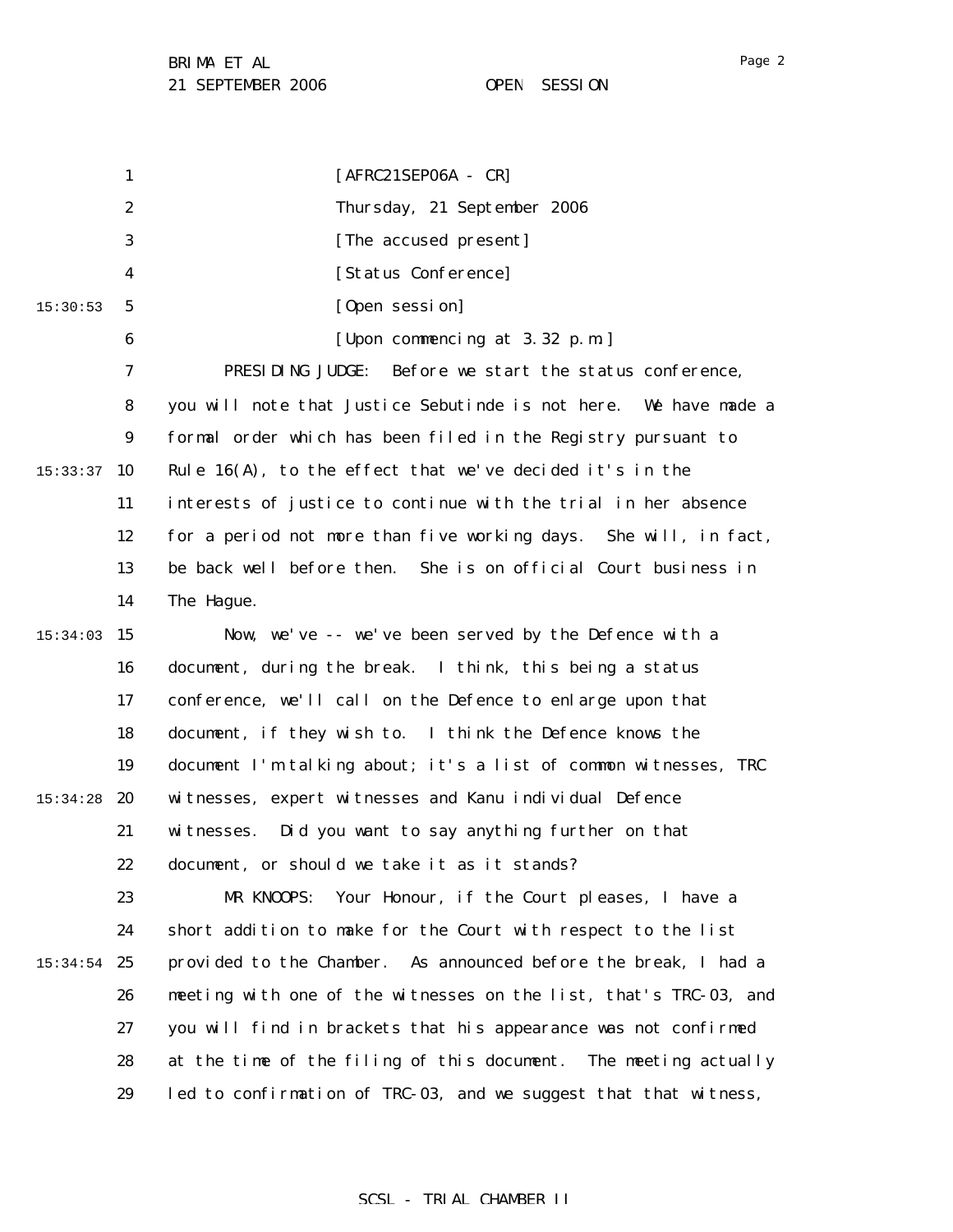1 TRC-03, could be interviewed, indeed, on the 9th of October.

2 With respect to TRC-01 --

3 4 5 PRESIDING JUDGE: Well, when you say "interviewed," that's a matter for you, but when he comes to Court is the important thing.

6 7 8 9  $15:36:13$  10 11 12 13 14 15:36:40 15 MR KNOOPS: Yes, you're right, Your Honour, I'm sorry; examined in Court. Yes, sorry. With respect to TRC-01, it's now being scheduled, that hearing in Court, for the 10th of October. I just received information from his secretary that his testimony in Court could also be delivered on the 16th of October, being at not 100 per cent sure whether TRC-01 is back from his journey on the 10th, but we're waiting for confirmation. But at least he has confirmed to testify in Court. So, I would like to make a small reservation as to -- as to the exact date, either the 10th or the 16th.

16 17 18 19  $15:37:11$  20 21 22 And with respect to the individual witnesses, you'll find at the bottom of the formula of the document provided to the Chamber, it's for the Kanu Defence team, still not a final list, we are still reviewing the list, so it could be very likely be possible that the list could be reduced till five or even ten witnesses, but that's not sure. This is the situation as it stands from the Kanu Defence team.

23 24  $15:37:42$  25 26 27 28 29 With respect to the suggested dates for examination in court of the experts, I would like to stress that these are suggested dates, and I was informed by my learned friend for the Prosecution that we might suggest the examination of the military experts to be scheduled a week later, but perhaps my learned friend from the Prosecution may elaborate on that suggestion. But all the witnesses, expert witnesses on the list, have

### SCSL - TRIAL CHAMBER II

15:35:48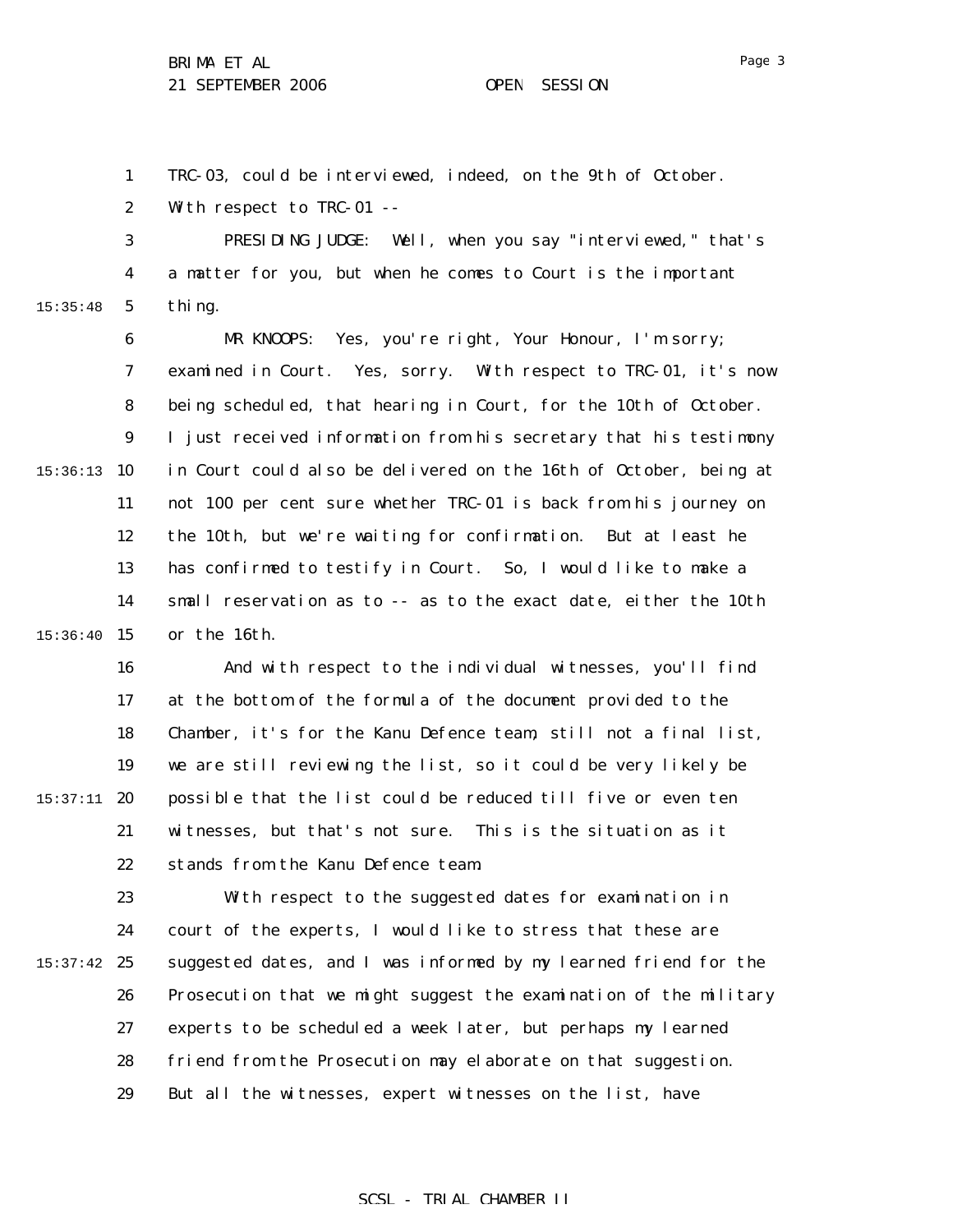Page 4

1 2 confirmed their availability during that period and, also, their willingness to appear in Court.

3 4 5 6 7 8 9  $15:39:01$  10 11 15:38:30 These are my additional submissions, Your Honour, for the Kanu Defence team, in regard of the list provided to the Chamber. PRESIDING JUDGE: Yes, thank you, Mr Knoops. Well, as far as the Brima Defence and the Kamara Defence is concerned, I refer you to the document you filed on 21st of August 2006, which is a joint Defence disclosure of individual witnesses for the first and second accused, do I take it that the details in that document still stand, or are there going to be a review of those witness lists?

12 13 14 15 15:39:18 16 17 18 19 15:39:44 **20** 21 22 23 24 MS THOMPSON: Your Honour, on behalf of the Brima Defence team, there is already a review. In fact, there was one since yesterday. The individual witness -- the witness list for the Brima Defence will be cut short. I cannot, at this stage, give an exact figure but I can say that it will be cut short, and it will be certainly less than half of those which we have submitted. That is an ongoing process at the moment, as the case progresses. That's what we have been doing but it will certainly -- we'll probably finish it by next week. What I also should say is that those summaries which have not yet been disclosed, because I think there's still some outstanding summaries for Brima individual witnesses, will be disclosed, certainly by Monday. They are being done, as I speak,

 $15:40:05$  25

26 concerned.

27 28 29 Also, I should add that on the dropped common witnesses, one more was actually added this morning. It's not there. I think it's one of the -- I can't remember if it is DAB something,

in the office. That's as far as the individual witnesses are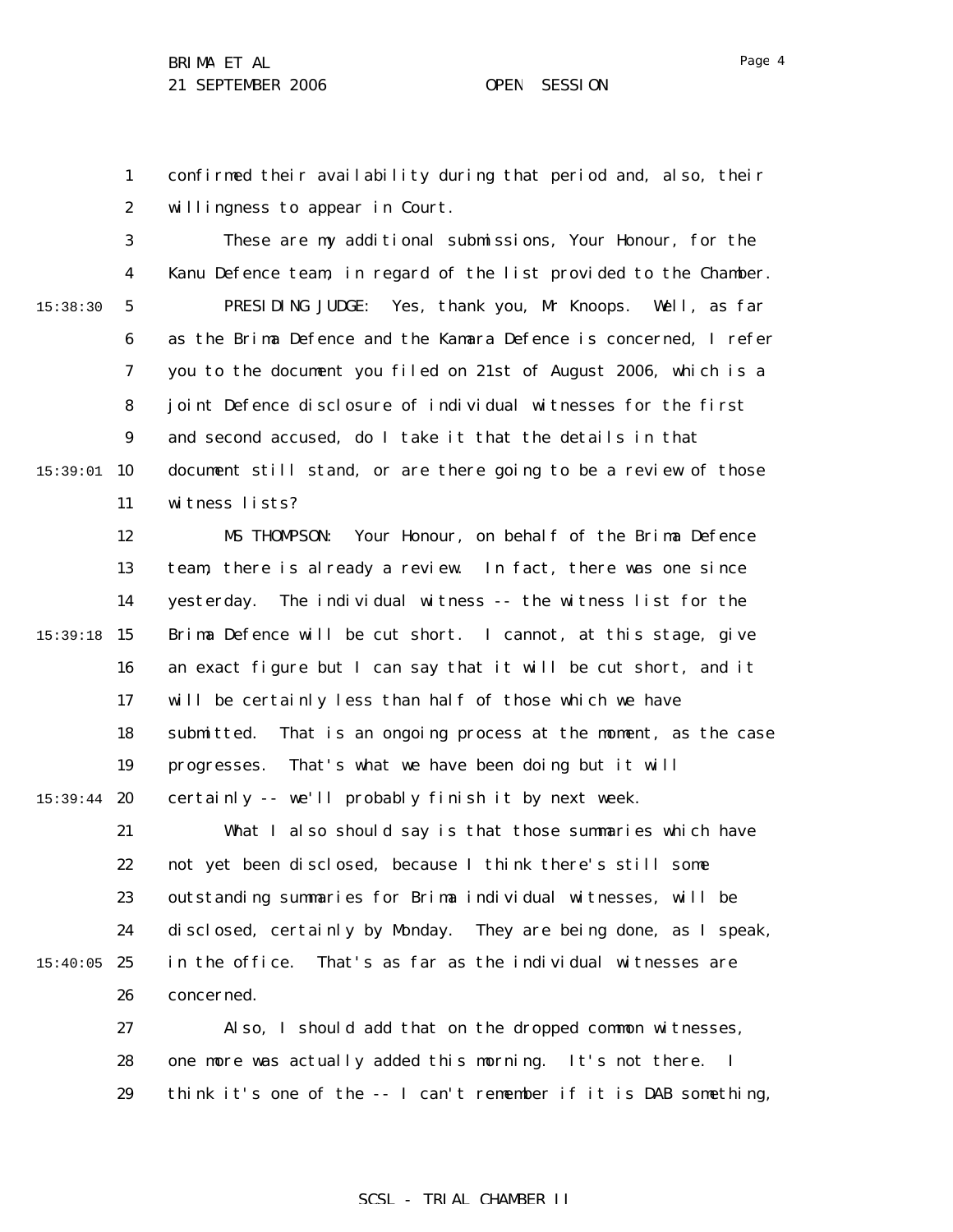1

I can't remember the exact pseudonym, Your Honour -- but we will

2 3 4 5 6 7 8 9  $15:40:56$  10 11 12 13 14 15 15:41:16 16 17 18 19 15:42:09 **20** 21 22 23 24  $15:42:37$  25 26 27 28 29 15:40:38 inform the Court in due course, but one more certainly was added to that list. JUDGE DOHERTY: Ms Thompson, I noted your joint response, filed yesterday, to the Court's directive under Rule 73 *ter*. Does what you're telling us now, plus what Mr Knoops said -- is telling us now -- does that supersede the document you filed yesterday? MS THOMPSON: It does, Your Honour. Because that document contains a longer list of witnesses, and those witnesses have since been reviewed, names as well as content of their statement, some of them are merely repetitive and perhaps serve no further evidential value. And, therefore, that's one of the reasons why they will be cut. JUDGE DOHERTY: So I will not put any great emphasis on that reply? MS THOMPSON: No, Your Honour, not yet. PRESIDING JUDGE: All right. Did you want to add anything, Mr Fofanah? MR FOFANAH: Well, just in line with what my colleague for the Brima team has said, we filed a joint response and, out of a list of 39 individual witnesses, we've already dropped 21 and we are still looking at the 18 to see how to trim down the 18, further down, so that we have just a limited number of witnesses that will fit the Court's timing for an expeditious trial. As to the common witnesses, I think the position remains the same for both the first and third accused as well as the second; that's all I have to say. PRESIDING JUDGE: Thank you, Mr Fofanah. I understand this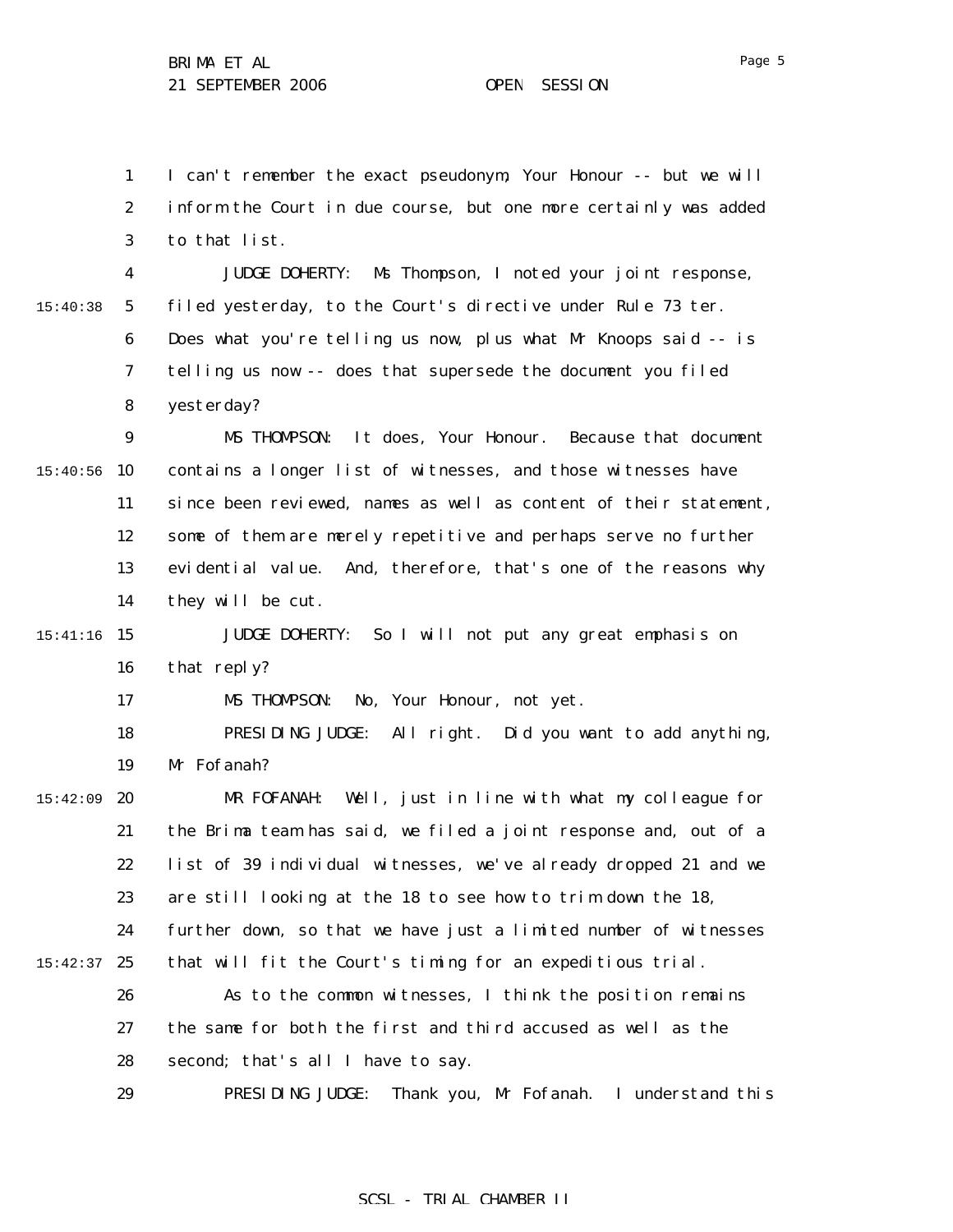Page 6

|          | $\mathbf{1}$     | document you're referring to was filed yesterday, was it?           |
|----------|------------------|---------------------------------------------------------------------|
|          | $\boldsymbol{2}$ | Yes, Your Honour.<br>MR FOFANAH:                                    |
|          | 3                | PRESIDING JUDGE: Yeah. I don't know how it escaped my               |
|          | 4                | attention but Justice Doherty has seen it. I wouldn't have asked    |
| 15:43:14 | $5\phantom{.0}$  | the question I did had I had the document in front of me.<br>Thank  |
|          | $\boldsymbol{6}$ | you to the Defence team.<br>Mr Knoops?                              |
|          | 7                | Yes, Your Honour, if I may. With respect to<br>MR KNOOPS:           |
|          | 8                | the -- one of the questions of the Honourable Judge Doherty --      |
|          | $\boldsymbol{9}$ | that the response we filed yesterday, when it concerns the          |
| 15:43:38 | 10               | arguments, we still believe that the arguments are accurate.        |
|          | 11               | Only, indeed, it's perfectly correct that you say that the          |
|          | 12               | underlying data are actually superseded by this list. So, in our    |
|          | 13               | view, yesterday, the arguments we put yesterday in the joint        |
|          | 14               | motion actually are reinforced by the fact that, in addition to     |
| 15:44:01 | 15               | that, these witnesses are additionally deleted from the ones who    |
|          | 16               | were mentioned yesterday in the motion based upon a further         |
|          | 17               | But, when it concerns the substance of the motion,<br>review today. |
|          | 18               | we believe the arguments are still accurate for the Honourable      |
|          | 19               | Chamber to make a decision on that reply we filed to the Chamber    |
| 15:44:24 | 20               | yesterday.<br>Thank you.                                            |
|          | 21               | JUDGE DOHERTY: I understand. I recall your arguments,               |
|          | 22               | Mr Knoops.                                                          |
|          | 23               | PRESIDING JUDGE: Yes.<br>Did you want to add something,             |
|          | 24               | Mr Agha?                                                            |
| 15:44:36 | 25               | Firstly, Your Honours, the Prosecution<br>MR AGHA:<br>Yes.          |
|          | 26               | would like to thank the Defence for providing this very helpful     |
|          | 27               | breakdown of witnesses, or common witnesses, et cetera, which may   |
|          | 28               | be left.                                                            |
|          | 29               | But, looking at the list, it would seem that, at this point         |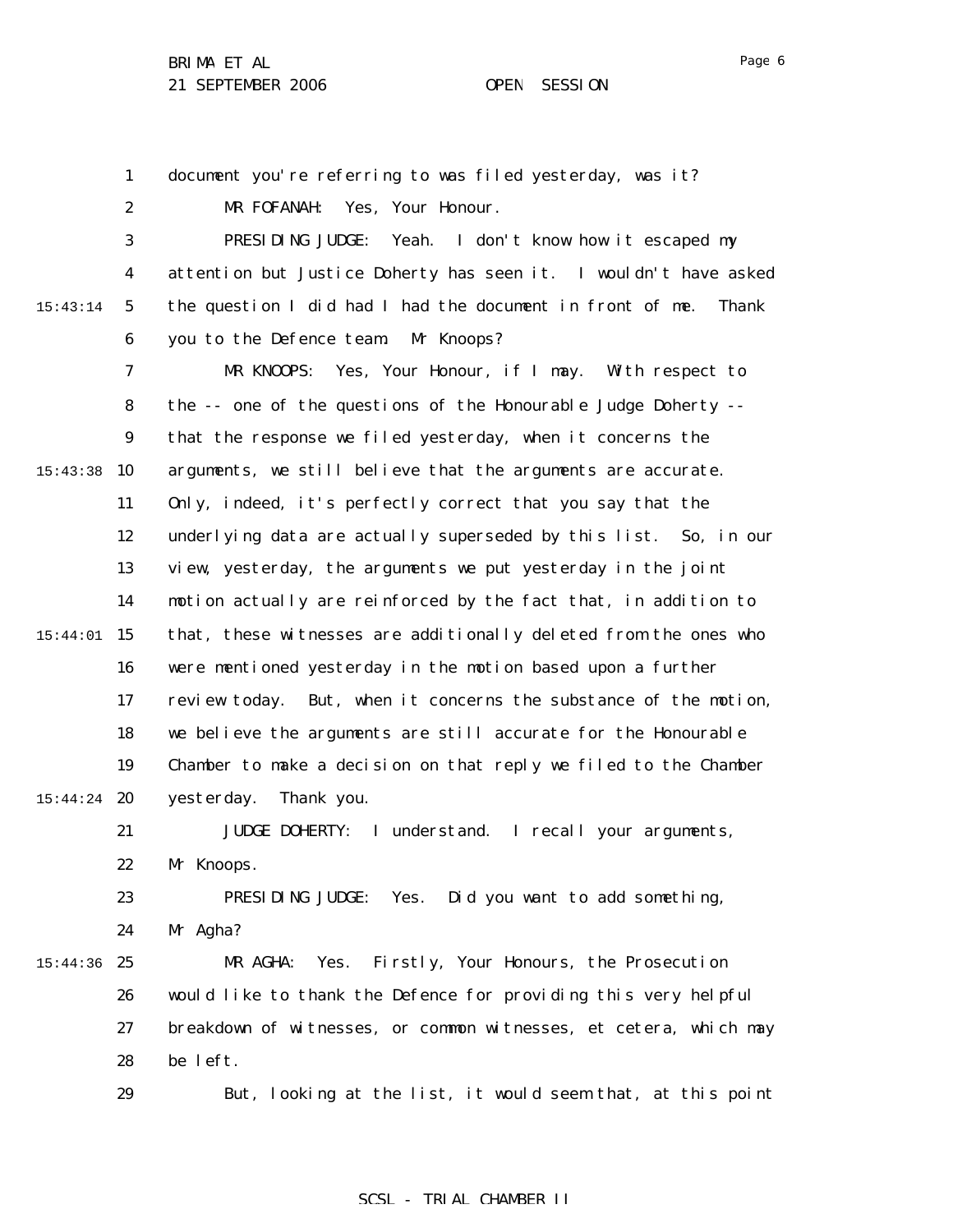15:45:18

1 2 3 4 5 in time, there are no common witnesses at the witness house as of now. It is hoped, and this is in respect to the order of call, that DBK-111 will complete his cross-examination tomorrow. Then, all being equal, DAB-033 may then be well enough to give his evidence.

6 7 8 9 15:45:39 10 11 12 Now, there is a block of nine, undropped, AFRC common witnesses. They say they haven't arrived yet in Freetown. Now, we don't know whether or not they will, indeed, arrive in Freetown this week, or, indeed, over the weekend, and I note that the first two on the list have been there as part of the first 49 filed on 10 May. So, essentially, for five months now, these two witnesses have not arrived to testify to give evidence.

13 14 15:46:09 15 16 17 18 19  $15:46:31$  20 21 22 23 24  $15:46:58$  25 The Prosecution would actually be seeking some orders in respect of this witness list and how these witnesses should be treated, to try and assist us in arranging an order of call for Monday. Because if there are no common witnesses here for Monday, then one would assume that we have moved to the witnesses of the first accused. Therein lies another problem because, as my learned friend has mentioned, the witness for the first accused has a list, I believe, of -- at this moment, it stands at 26 listed, and we only have 11 summaries. So that's less than 50 per cent, and there is an order of call for those witnesses, but we may not have the summary, depending on which witness is called. Likewise, we notice that, for the second accused, he has 18 listed and only five summaries.

> 26 27 28 29 Coming back to the main point on the witnesses, the common witnesses which remain outstanding, and have not, as yet, arrived in Freetown, the Prosecution would seek an order that any of the nine outstanding common witnesses that arrive next week should be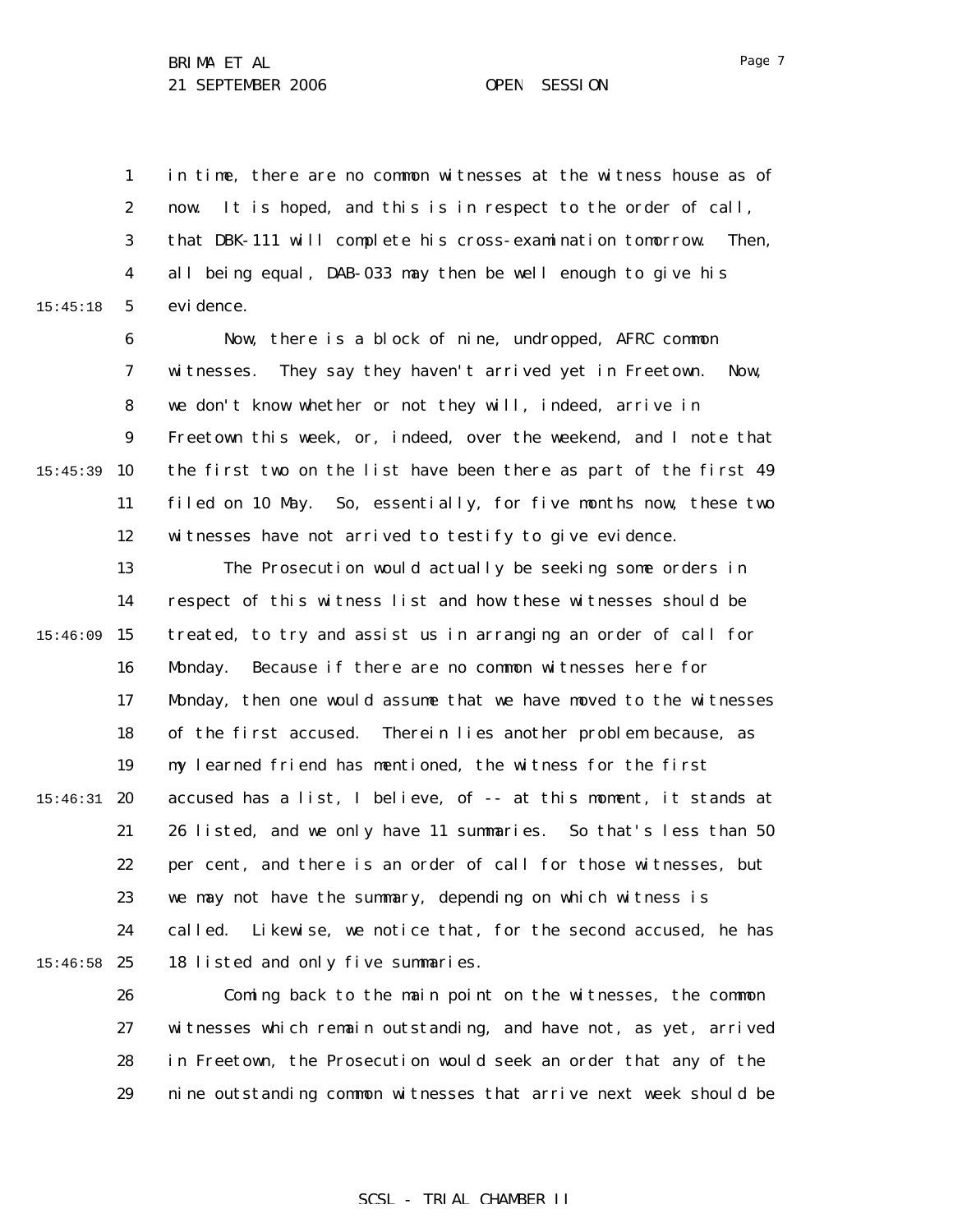1 2 3 4 5 6 7 8 9 15:48:21 10 11 12 13 14 15 15:48:44 16 17 18 19  $15:49:05$  20 21 22 23 24 15:49:23 25 26 27 28 29 15:47:50 called first, in order of call. Secondly, that any of those nine who do not report to give evidence by the end of next week, being Friday, 29 September, be dropped from the witness list and only be allowed back on the witness list on a showing of good cause. The third order, which the Prosecution would look for, is that if none of the common witnesses have arrived over the weekend, that the next witnesses in order of call be those listed on the first accused's witness list, and only those for which summaries have been given should be allowed to be called in that order. PRESIDING JUDGE: I can see the reasoning behind the proposed orders, Mr Agha, but I have a feeling that you're being a bit premature about this. I think we should see what eventuates over the weekend. After all, Mr Knoops did say that there was a mission going out to bring these witnesses in and that, depending on the success or otherwise of that mission, the Defence would then make some assessments as to whether some of the common witnesses ought to be dropped. What was your last point? MR AGHA: The last point is on the order of call. In a sense, that if -- PRESIDING JUDGE: I beg your pardon. You were referring to the fact that some of the witnesses do not -- in the particular witness list, don' have summaries of fact. MR AGHA: Of the first accused. PRESIDING JUDGE: That's another reason why I'm saying perhaps you may be a little premature. I just heard Ms Thompson say that certain summaries of facts will be provided this afternoon. I'm just thinking that, perhaps, Monday may be a better time to make these applications, when they have the

SCSL - TRIAL CHAMBER II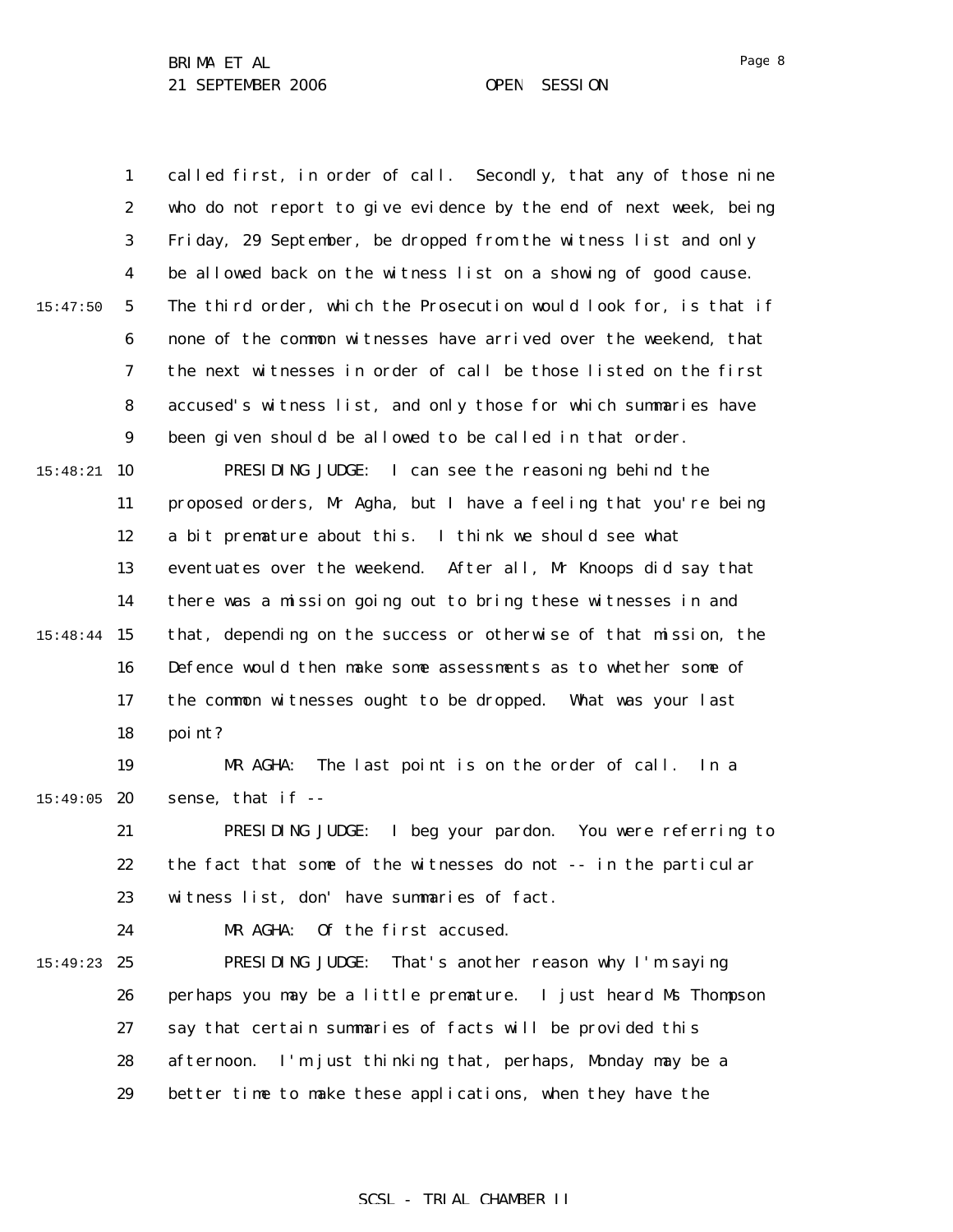1 situation in hand.

|          | $\boldsymbol{2}$ | Yes, I fully appreciate, Your Honour, and I can<br>MR AGHA:       |
|----------|------------------|-------------------------------------------------------------------|
|          | 3                | do that then. I am really alerting the Court to the fact that I   |
|          | 4                | have to distribute the work amongst my team and our investigators |
| 15:49:56 | $\mathbf{5}$     | to look into the witness who may be coming and, if we don't know, |
|          | 6                | it may prompt us to request an adjournment, which we don't really |
|          | 7                | want to do. But we are in the position we don't know who's        |
|          | 8                | coming or even what they're going to say, so our hands are tied   |
|          | $\boldsymbol{9}$ | very much in this regard.                                         |
| 15:50:13 | 10               | I understand that. Please go ahead and<br>PRESIDING JUDGE:        |
|          | 11               | finish the proposed orders you will be seeking, but as long as    |
|          | 12               | you appreciate we'd want to see the situation that develops over  |
|          | 13               | the weekend before we do make any orders.                         |
|          | 14               | Yes, indeed, Your Honour. You could always<br>MR AGHA:            |
| 15:50:29 | 15               | reserve until what happens over the weekend. So, the third order  |
|          | 16               | we would seek is that, if the common witnesses do not come, or    |
|          | 17               | the ones that are held first, the first in the order of call      |
|          | 18               | should be that of the first accused, based on the order of call   |
|          | 19               | which has been provided, with a caveat that only those witnesses  |
| 15:50:52 | 20               | for whom summaries have been provided can be called.              |
|          | 21               | Those were the three orders the Prosecution was looking for       |
|          | 22               | and may be appropriate, depending on the developments over the    |
|          | 23               | weekend, but we'd also like to humbly remind the Trial Chamber    |
|          | 24               | that we're very much awaiting a decision on the urgent            |
| 15:51:19 | 25               | Prosecution motion for relief in respect of violation of the      |
|          | 26               | Trial Chamber's order of 26 April 2006.                           |
|          | 27               | PRESIDING JUDGE: Yes, we're aware of that.                        |
|          | 28               | Which, in fact, deals with many of these issues.<br>MR AGHA:      |
|          | 29               | This is all that the Prosecution would have to say, save that, if |

Page 9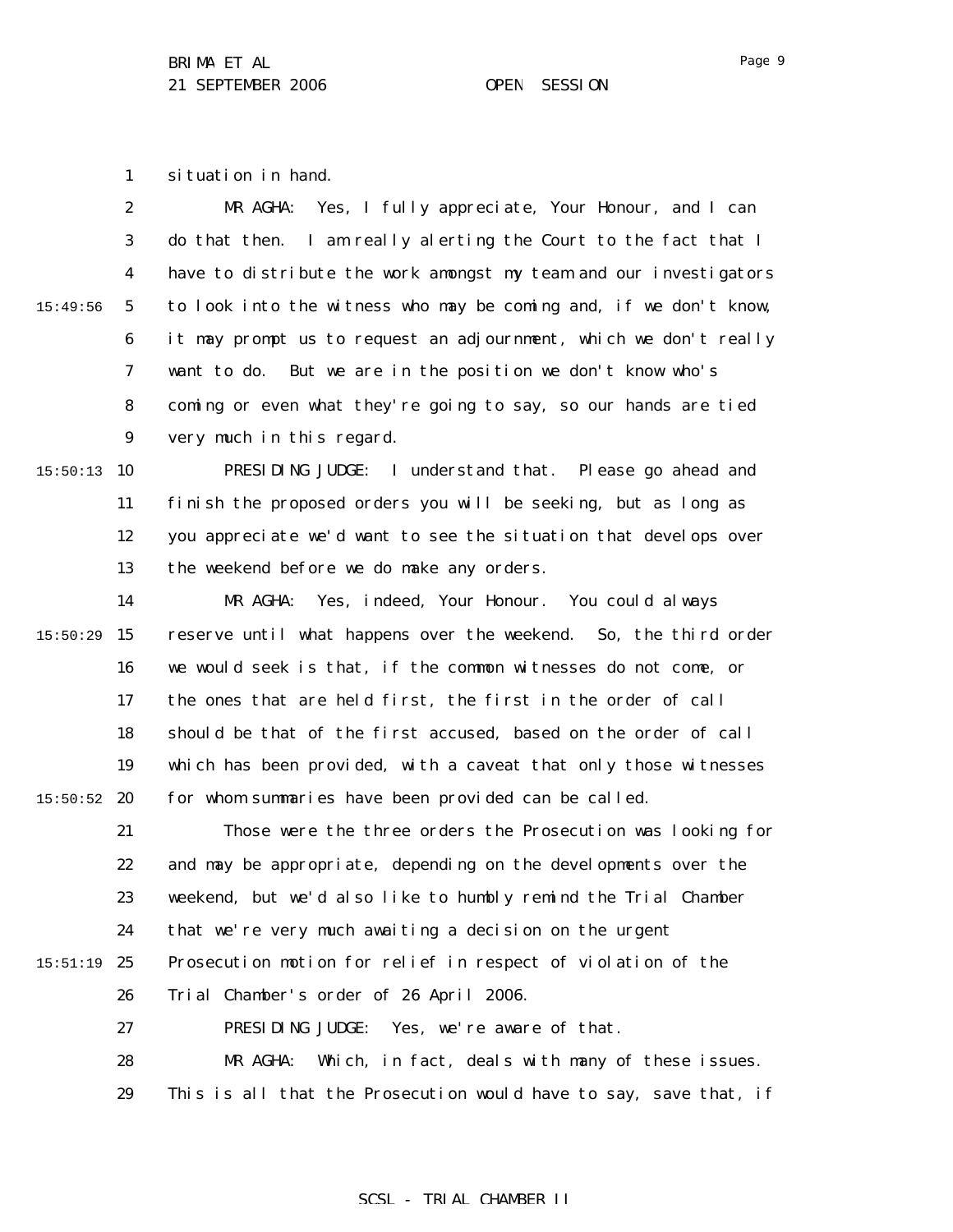1 2 3 my learned friend Mr Knoops can accommodate me, it would be preferable for the Prosecution if the Defence military expert witness could come in the week of 16th October.

15:51:55

4 5 PRESIDING JUDGE: Thank you, Mr Agha. Any reply from the Defence on those matters?

6 7 8 9  $15:52:17$  10 11 12 13 14  $15:52:37$  15 16 17 18 19 MS THOMPSON: Your Honour, save to say the summaries are being worked and those Brima individual witnesses, who are currently in the provinces, contact is being made with them. In fact, we have been trying to, since this afternoon, with a team already up there, so that they will be able to try and locate them and ensure that they make their way to Freetown. But we're hoping to be able to contact them, at least by the end of today, so that they will all make their way to Freetown. In any event, if we were going to have to call them, we will only call those witnesses first whose summaries have already been disclosed, and I know that, on the list, at least four of those individual witness's summaries had been disclosed since July. They are the ones already with the Prosecution. The rest will be disclosed later today.

 $15:53:06$  20

PRESIDING JUDGE: All right. Thank you.

21 22 23 24  $15:53:22$  25 JUDGE DOHERTY: Mr Agha, I understand that, as matters progress, you may or may not be renewing this application for these three orders. However, I will anticipate you will be referring me to some jurisprudence that allows me to consider the first and second orders.

26 27 28 29 MR AGHA: Yes, Your Honour, I shall look into that and see if I can find some relevant jurisprudence and, if possible, if these orders can be kept pending. They may, in course, prove to be influctuous.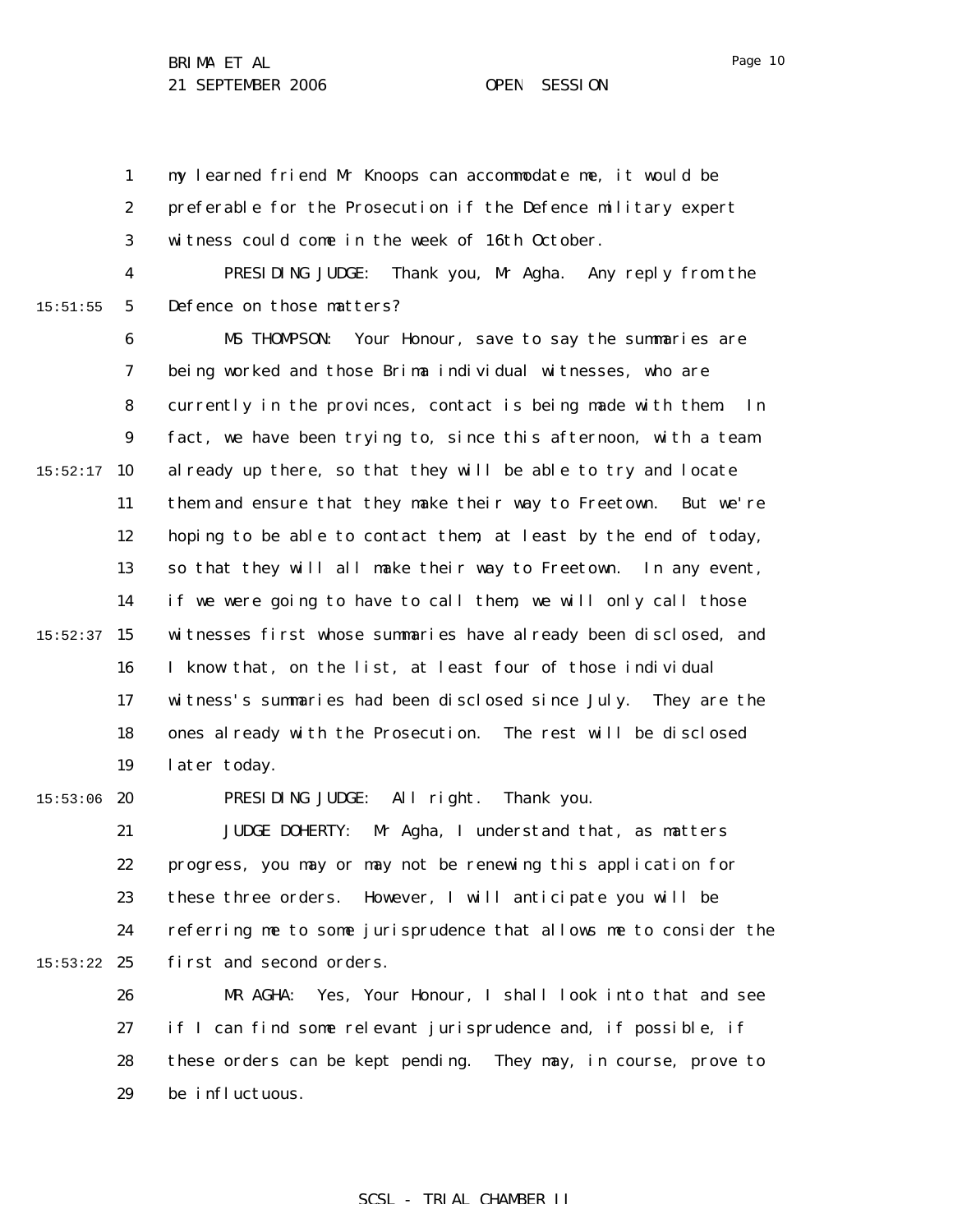1 2 3 4 5 6 7 8 9  $15:54:34$  10 11 12 13 14 15:54:59 15 16 17 18 19  $15:55:37$  20 21 22 23 24  $15:56:03$  25 26 27 28 29 15:54:02 JUDGE DOHERTY: Yes, we will wait and see what happens. PRESIDING JUDGE: The programme for tomorrow, we'll be hearing the testimony of DBK-111 for cross-examination in the morning, but what other witnesses do the Defence propose to call in the morning, or tomorrow at all, apart from that witness? MS THOMPSON: Your Honour, at the moment, that depends on the recovery rate of DAB something or other. DAB-033. I beg your pardon, Your Honour, I lost the pseudonym there for a minute. DAB-033. I don't know what will happen with the other gentleman, that's DAB-005. They are the only two who were trial ready. At the moment, your Honour, I can't give an answer to that question, without actually speaking to them. PRESIDING JUDGE: All right. Well, another fear we have is that if this mission to bring these witnesses in from the outlying areas, the common witnesses I mean, is successful, WVS does take some time to process them and give them support. What we're wary of is that if they come in late over the weekend, there won't be time to do that. So I'd ask the Defence, as early as possible, to refer the witnesses, if they do come in. You have something more, Mr Knoops? MR KNOOPS: Yes, Your Honour, if the Court may allow me to address the Chamber on the suggestion for the second order the Prosecution has requested for. Also from the perspective of judicial economy, of course the Defence is aware that, once these missions are not successful, the Defence may itself suggest to drop those witnesses. So an order may not be necessary, in the event that the Defence would consent to dropping the witnesses mentioned on this list, of course, presupposed that the missions are not successful. So this may also perhaps solve the whole

### Page 11